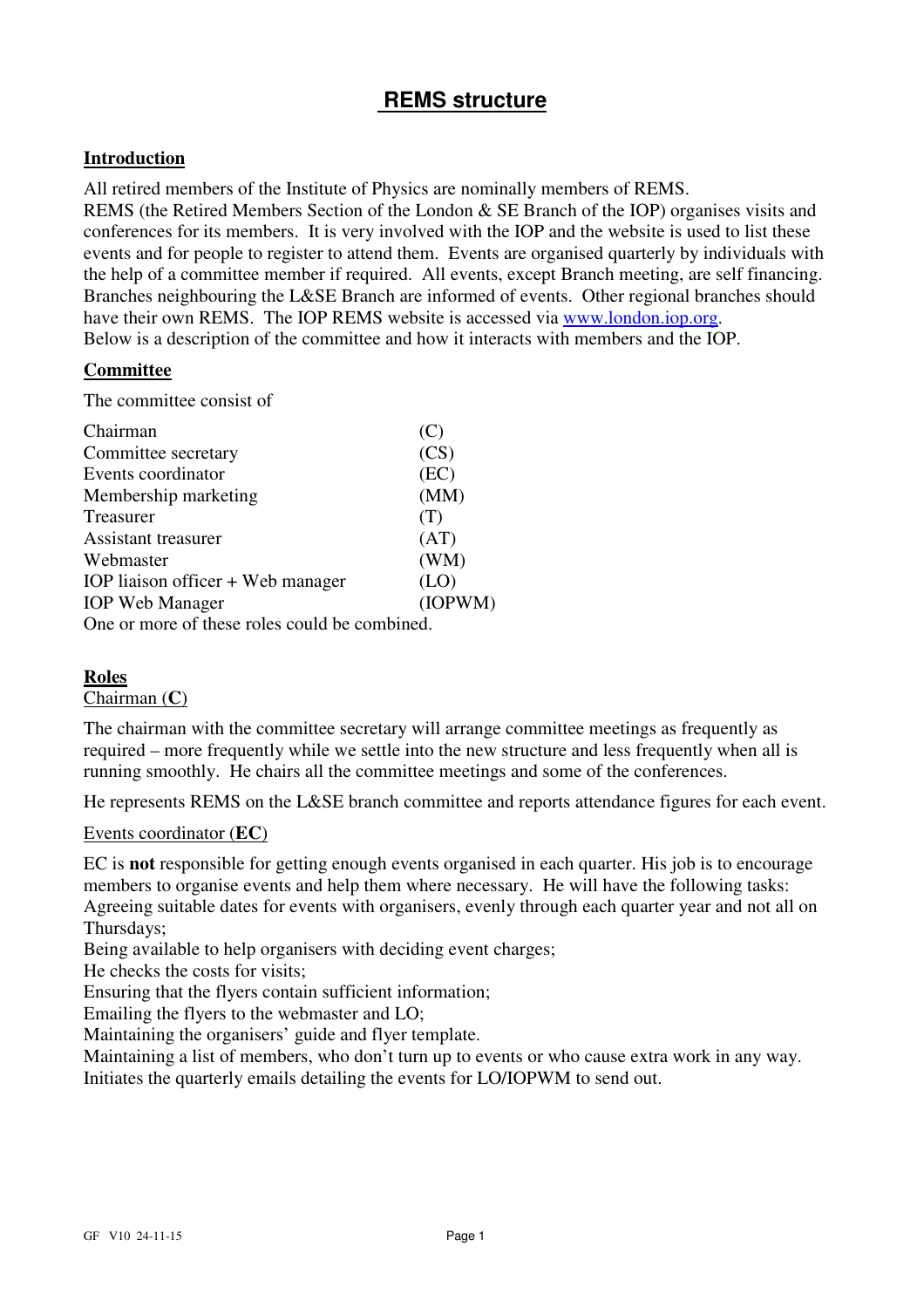# Webmaster (**WM**)

The webmaster will update the REMS website when requested by EC, including any photographs, and will maintain the list of current and historic flyers. Currently this is www.johnabelling.webspace.virginmedia.com

# IOP Liaison Officer (**LO**) and IOP Web Manager

The liaison officer is the interface between the REMS committee and IOP.

LO develops the REMS/IOP website with the IOP Web Manager and puts the flyers up when they are available.

When requested by the EC, the Web Manager sends emails out alerting REMS that registration is open and accepts emails cancelling attendance of visits*.*

LO interacts with MM to keep the L&SE/REMS advert page up to date.

LO arranges with IOP Bristol to put advertisements in Physics World and produce paper flyers for distribution at meetings.

Annually LO organises advertising to be sent to all IOP retiring physicists.

The Web Manager keeps the AT, EC and organisers up to date on the registrations, the member's emails and finances for each event.

# Membership marketing (**MM**)

As REMS membership is for the retired people, the active numbers tend to fall with time. Each year more IOP members retire but very few have heard of REMS so the Marketing manager has to make physicists aware of us. He/she does this in several ways.

He designs advertising in Physics World several times a year. It must be eye-catching with links to the IOP REMS websites. This is done via LO.

Liaise with the LO to send a leaflet to retiring IOP members telling them about REMS.

Design flyers for distribution at L&SE Branch meetings. Liaise with LO about this.

Accept emails and accesses the website to send information to enquirers.

### Assistant treasurer (**AT**)

The assistant treasurer keeps a list of the REMS expenses and income.

He approves the expense forms for visits and committee expenses and passes them onto the treasurer who passes them onto the IOP finance department.

He and T are kept informed of the moneys paid into the IOP system via the website by IOPWM.

He liaises with the EC to keep the estimates of costs for visits.

He keeps a running total of the REMS finances.

### Treasurer **(T**)

He deals with the IOP system.

He passes on the expenses claims sent by the AT to the IOP.

He reconciles the REMS accounts with the IOP version.

### Members

All retired members of the London and SE Branch of the IOP are nominally REMS members. This can be extended to the neighbouring branches. They must agree that IOP can share their contact details with the organisers of events, which they are attending.

Events are booked via the website and are on a "first come" basis and each one is charged individually and paid for using a credit or debit card, or BACS.

They must also be aware that to cancel an event they must do so via the website when they will receive an email from the LO.

However, they must contact the event organiser if they have any other queries.